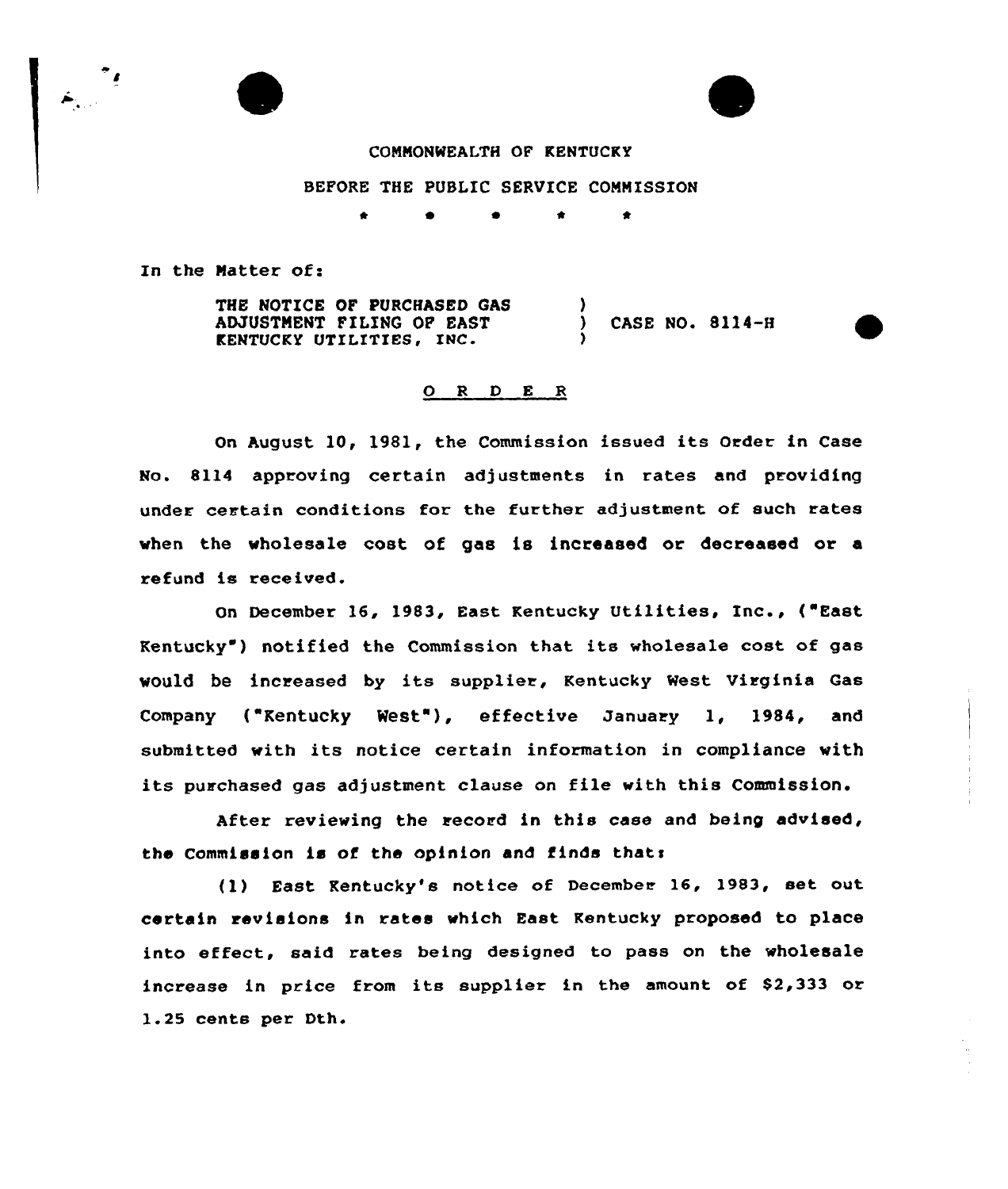(2} Kentucky West has filed an application for increased rates to become effective January 1, 1984, with the Federal Energy Regulatory Commission.

۰.

(3} East Kentucky's notice of December 16, 1983, requested an effective date of January 1, 1984. East Kentucky's notice does not provide the 20-day notice as required by statute; therefore, the proposed rates should be effective on and after January 5, 1984.

(4} East Kentucky's adjustment in rates under the purchased gas adjustment provisions approved by the Commission in its Order in Case No. 8114 dated August 10, 1981, is fair, just and reasonable and in the public interest and should be effective with gas supplied on and after January 5, 1984, subject to refund. These rates should be subject to refund because Kentucky West's rates are subject to refund.

IT IS THEREFORE ORDERED that the rates in the Appendix to this Order be and they hereby are authorized effective with gas supplied on and after January 5, 1984, subject to refund.

IT IS FURTHER ORDERED that within 30 days of the date of this Order East Kentucky shall file with this Commission its revised tariffs setting out the rates authorized herein.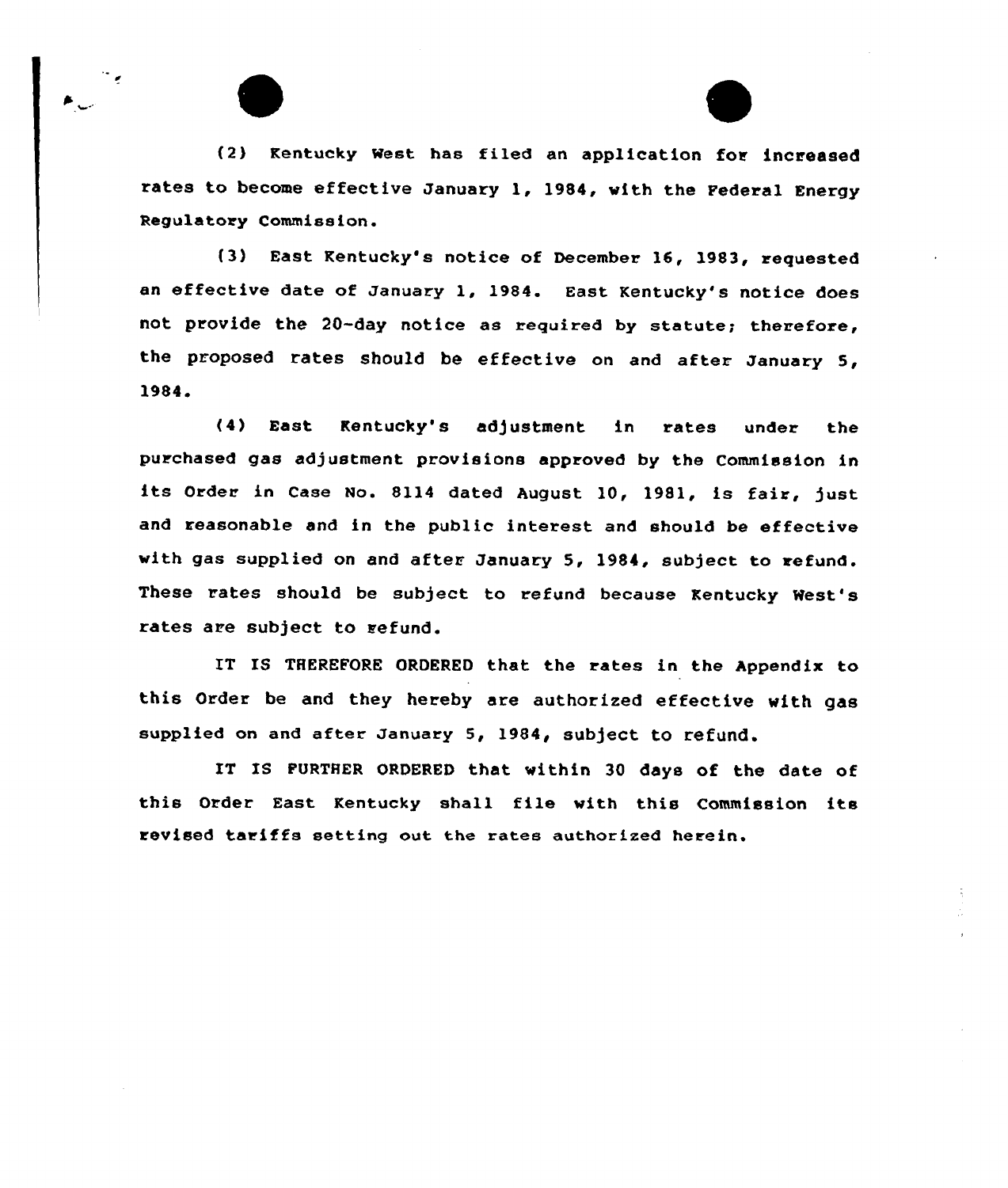

Done at Frankfort, Kentucky, this 4th day of January, 1984.

PUBLIC SERVICE COMMISSION

ı Ø Thairman Vice Chairman <u>inıgi</u> Commissioner

ATTEST:

 $\frac{1}{\sqrt{2}}$ 

 $\overline{\Omega}_{\rm ph}$ 

**Secretary**